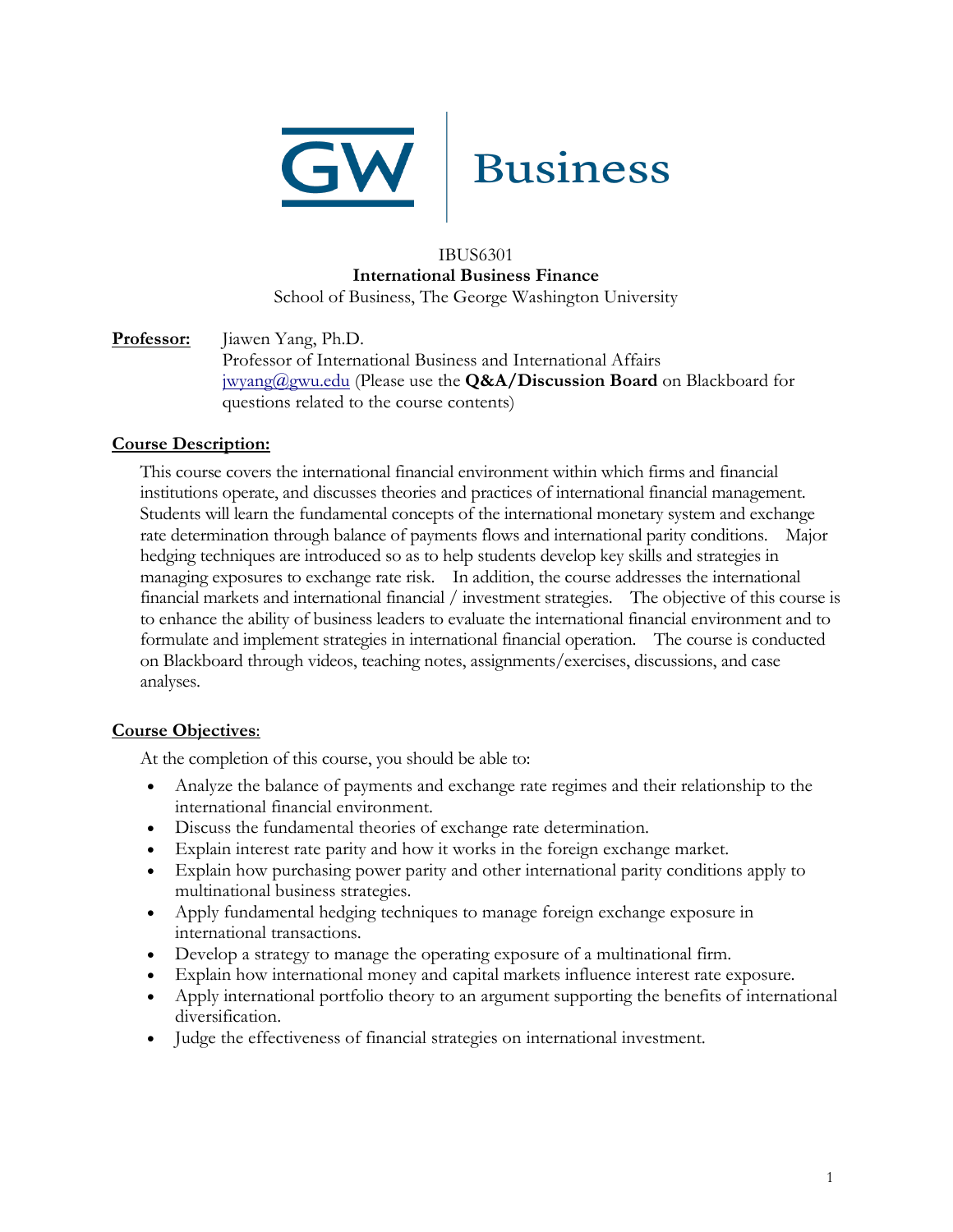#### **Expected Hours of Work for the Course:**

Over 15 weeks, students will spend 2 hours (100 minutes) per week in lectures and discussions (including recorded video sessions and synchronous sessions). Required readings and homework assignments are expected to take up, on average, 7 hours (350 minutes) per week. Over the course of the semester, students will spend 25 hours in instructional time and 87.5 hours preparing for class.

#### **Required Readings:**

**Course material** posted on Blackboard, including videos, teaching notes, practice problem sets and PowerPoint slides (PPTs). See **Resources and Recommendations** on Blackboard (in "Session 1" folder) for more details.

**Textbook**: David K. Eiteman, Arthur I. Stonehill, Michael H. Moffett (Referred to as ESM in reading assignments), *Multinational Business Finance*, 14<sup>th</sup> edition, Prentice Hall, 2016.

**Other materials:** Selected articles from academic and business journals and other publications may be added as required readings as the course is in session. Students are expected to read *The Wall Street Journal* or other major economics/finance journals on a regular basis.

#### **Assignments, Tests, and Grading:**

This course builds upon a background in economics, finance, financial accounting, and international business. It requires basic math skills in arithmetic, algebra, and geometry, as well as an ability to manipulate data, read graphs, and pay attention to details.

Students' performance in the course is evaluated as follows:

| Homework assignments | 60 points    |
|----------------------|--------------|
| Final exam           | 40 points    |
| Total                | $100$ points |

**Blackboard.** The entire course is carried out through Blackboard. In addition to the course material (videos, teaching notes, practice problem sets and answers, homework assignments and answers, and the final exam), we also use Blackboard for course administration, communication, and interactions. Students are expected to access Blackboard on a regular basis while the course is in session for updates of course material, announcements, and other course related information, and for interaction with the professor and fellow classmates.

**Schedules and deadlines**. Specific schedules and due times of the assignments and the final exam are posted separately on Blackboard (See "**Syllabus/Schedules**" on Blackboard). Students are required to strictly follow the schedules and due times (It is important that students set up calendars to remind themselves of the due times for the assignments and the exams). It is highly recommended that students plan to complete assignments and the exam ahead of the due times to avoid any late hour emergencies and computer/internet breakdowns.

**Weekly homework assignments**: There will be 14 weekly homework assignments. Students are required to complete these assignments on Blackboard (see "**Homework Assignments**" folder). No other form of submission is accepted. Students may take one or two attempts for each assignment. If two attempts are taken, the score for the assignment will be the average of these two.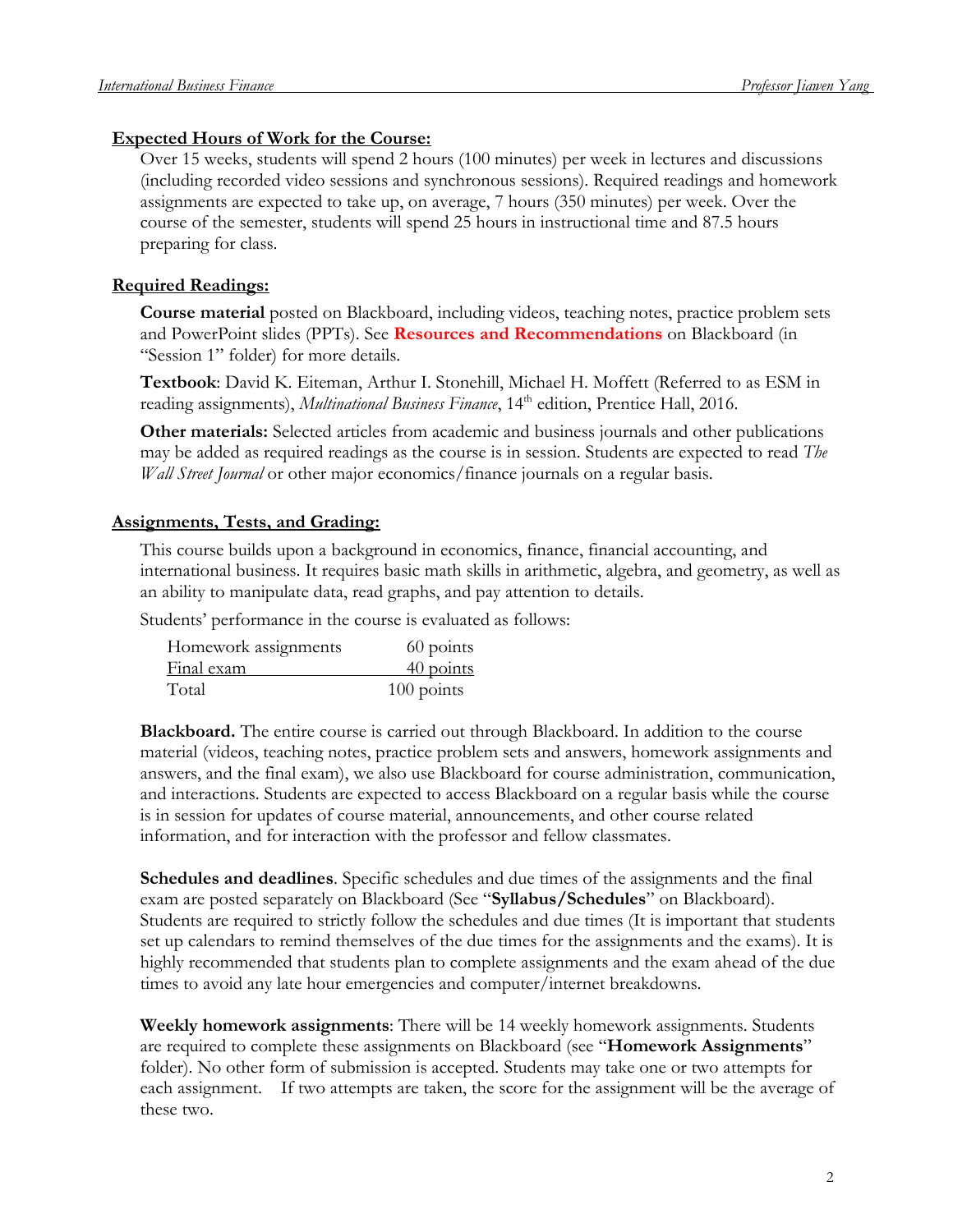Students are required to complete and submit these assignments on Blackboard by the **designated deadlines**. No late submission is accepted, as answers to the homework assignment is made available on Blackboard upon the deadline. No makeup assignments will be allowed. Instead, 12 of the 14 weekly homework assignments will count toward the final course grade. That is, if you miss one or two assignments (due to unforeseen circumstances such as health, family or work-related emergencies, local utility breakdowns, or other events), your scores for these assignments (virtually zero) are dropped without affecting your course grade. If you complete more than 12 assignments, the 12 assignments with the highest scores will enter the final grade calculation with an equal weight of 5 points each.

**The final exam**: The final exam covers the entire course. It covers materials contained in the teaching notes, PowerPoint presentations, weekly practice problem sets (and answers), weekly homework assignments (and answers), Live Session presentations, case presentations, the required textbook chapters, and other required readings.

There is a time limit for the final exam. Late submission is subject to a one-time penalty of 25% of the exam grade. The exam allows one attempt to complete. Makeup for the exam is only allowed for health and family emergencies (proofs required).

The exam is open-book. Students are recommended to prepare notes (cheat sheets) for reference during the exam. Such notes may help organize your thoughts, identify weaknesses in your preparation, and strengthen your understanding of the key concepts.

**Live Sessions**. There will be weekly synchronous sessions for the course. Specific schedules are posted on Blackboard (see "Live Sessions" folder). Such sessions provide an opportunity for highlights of the course material and questions/interaction among students and with the professor. The sessions will be recorded and made available on Blackboard. Attendance to these sessions is strongly encouraged, but not mandatory. If you miss a session, make sure you review the recorded session to make up. Contents in the live-session presentations may be included in the homework assignments or the exams.

**The Q&A / Discussion Board**. Students are encouraged to post their course content-related questions to this board instead of sending emails to the professor. Answers will be provided on the same board. Questions through emails to the professor may be posted and answered on this board as well so that we learn from each other's questions. Students may also post answers to fellow classmates' questions.

**Real World (Readings)**. Links to media coverage of real world events and other references are posted in folders of course-related topics. The folders may include references to past events as well as to current events. Visit to this section is voluntary. Contents in this folder are not tested in the homework assignments or exams unless they are included in the required course material. However, you are encouraged to browse these links and relate what we learn in the course to what is going on in the real business world.

**Clarifications.** If the information in this syllabus is not clear to you, please contact the professor for clarifications.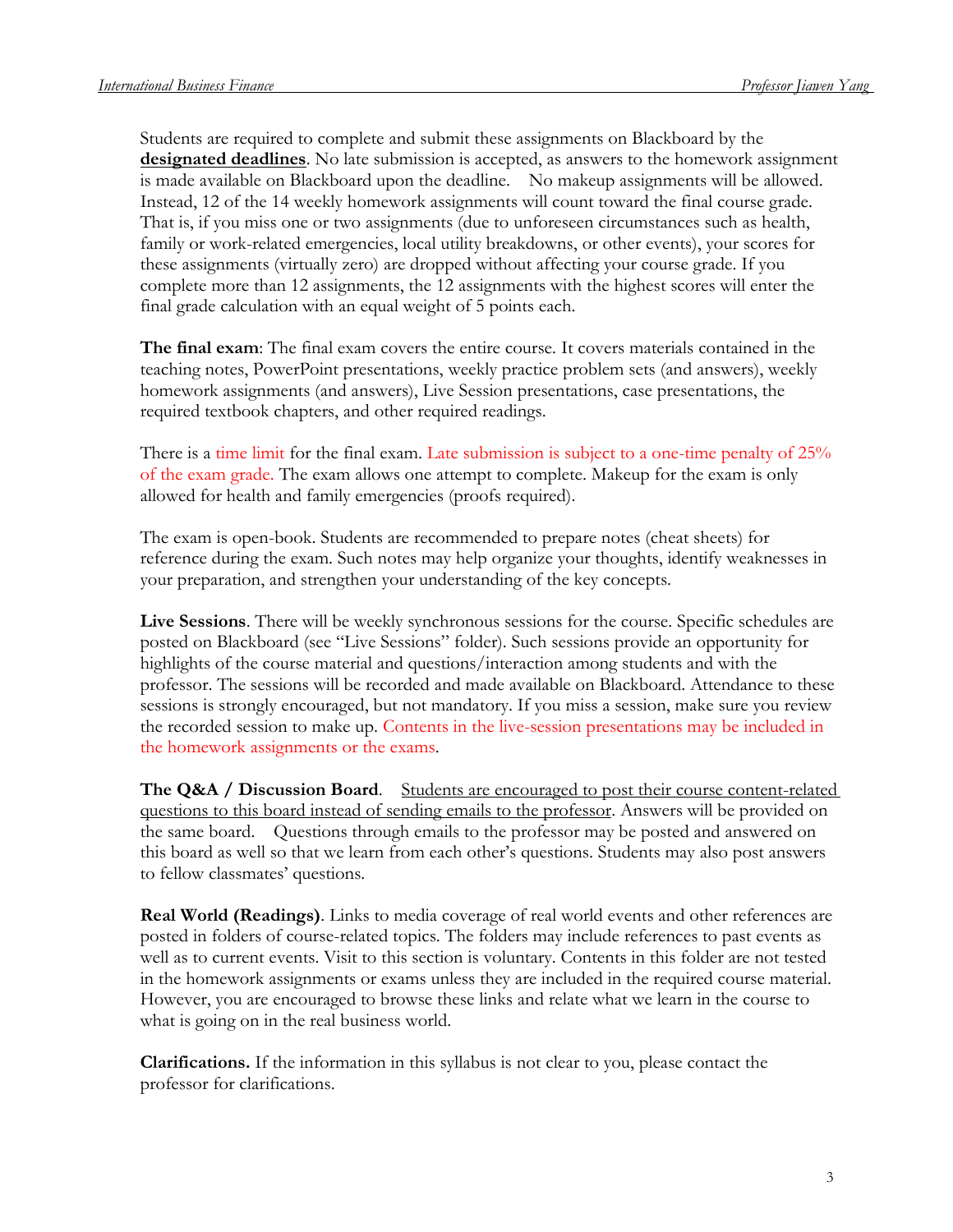# **Academic Integrity and University Policies**

## **Academic Integrity:**

The code of academic integrity applies to all courses in the George Washington School of Business. Please become familiar with the code. All students are expected to maintain the highest level of academic integrity throughout the course of the semester. Please note that acts of academic dishonesty during the course will be prosecuted and harsh penalties may be sought for such acts. Students are responsible for knowing what acts constitute academic dishonesty. The code may be found at: [http://www.gwu.edu/~ntegrity/code.html.](http://www.gwu.edu/~ntegrity/code.html)

# **Religious Accommodation:**

Students should notify faculty during the first week of the semester of their intention to be absent from class on their day(s) of religious observance.

Faculty should extend to these students the courtesy of absence without penalty on such occasions, including permission to make up examinations. Faculty who intend to observe a religious holiday should arrange at the beginning of the semester to reschedule missed classes or to make other provisions for their course-related activities.

# **Disability Support Services (DSS):**

Any student who may need an accommodation based on the potential impact of a disability should contact the Disability Support Services office at 202-994-8250 in the Rome Hall, Suite 102, to establish eligibility and to coordinate reasonable accommodations. For additional information please refer to: gwired.gwu.edu/dss/.

# **Mental Health Services 202-994-5300:**

The University's Mental Health Services offers 24/7 assistance and referral to address students' personal, social, career, and study skills problems. Services for students include: crisis and emergency mental health consultations confidential assessment, counseling services (individual and small group), and referrals. [counselingcenter.gwu.edu/](http://counselingcenter.gwu.edu/)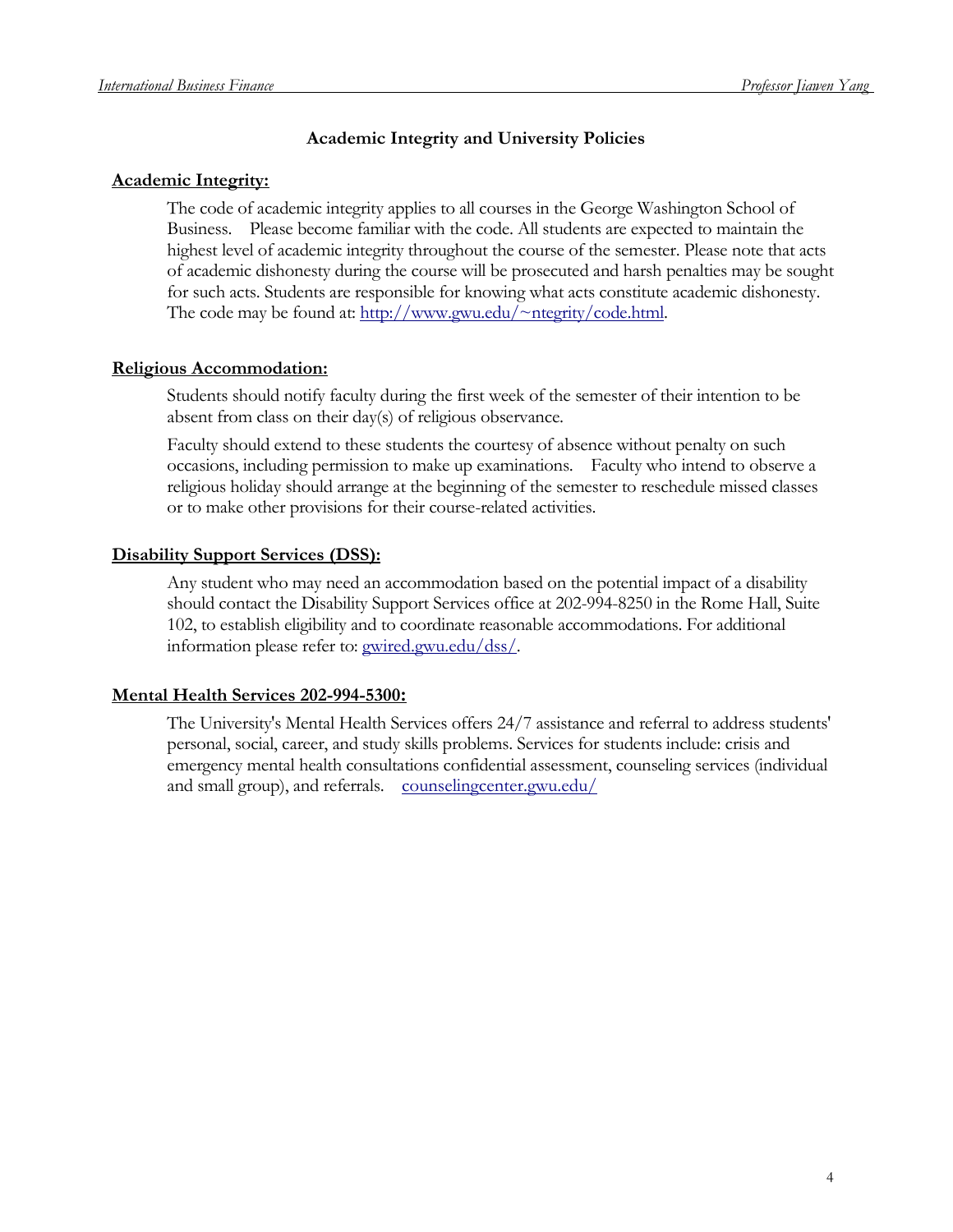## **Session Outlines and Reading Assignments**

# Session 1 The Global Economy and International Fin

| <u>The Global Economy and International Finance</u><br><u>Session 1</u>                                              |
|----------------------------------------------------------------------------------------------------------------------|
| Topics:                                                                                                              |
| International economic linkages                                                                                      |
| International business transactions                                                                                  |
| International financing and investment                                                                               |
| International financial markets                                                                                      |
| Financial management: International challenges                                                                       |
| Financial management: International opportunities                                                                    |
| Required readings:                                                                                                   |
| Jiawen Yang, The Global Economy and International Finance, teaching note                                             |
| Text: ESM, Chapters 1 and 4                                                                                          |
| References and supplemental readings:                                                                                |
| Jeffrey R. Bogen, Mai-Chi Hoang, Kristy L. Howell, and Eriun M. Whiteabker,                                          |
| "Comprehensive Restructuring and Annual Revision of the U.S. International                                           |
| Transactions Accounts." Survey of Current Business, July 2014.                                                       |
|                                                                                                                      |
| Session 2 The Balance of Payments<br>Topics:                                                                         |
|                                                                                                                      |
| Balance of payments: definition, structure, and presentation<br>The current account balance and the national economy |
| The current account balance and net international investment positions                                               |
| The financial account balance                                                                                        |
| The overall balance and international reserves                                                                       |
| Case analysis: U.S. current account deficit                                                                          |
| Required readings:                                                                                                   |
| Jiawen Yang, The Balance of Payments, teaching note                                                                  |
| Text: ESM, Chapter 3                                                                                                 |
| References and supplemental readings:                                                                                |
| Laura Alfaro and Rafael Di Tella, "The U.S. Current Account Deficit," Harvard Business School                        |
| case: 9-706-002, August 2017.                                                                                        |
| Cletus C. Coughlin, Michael R. Pakko and William Poole, "How Dangerous Is the U.S.                                   |
| Current Account Deficit?" The Regional Economist, Federal Reserve Bank of St. Louis,                                 |
| April 2006, pp. 5-9.                                                                                                 |
|                                                                                                                      |
| Session 3 Exchange Rate Regimes                                                                                      |
| Topics:                                                                                                              |
| The international monetary system                                                                                    |
| Exchange rate regimes: historical perspectives                                                                       |
| The current exchange rate regimes                                                                                    |

Fixed versus flexible exchange rate regimes

The impossible trinity

Required readings:

Jiawen Yang, *Exchange Rate Regimes*, teaching note Text: ESM, Chapter 2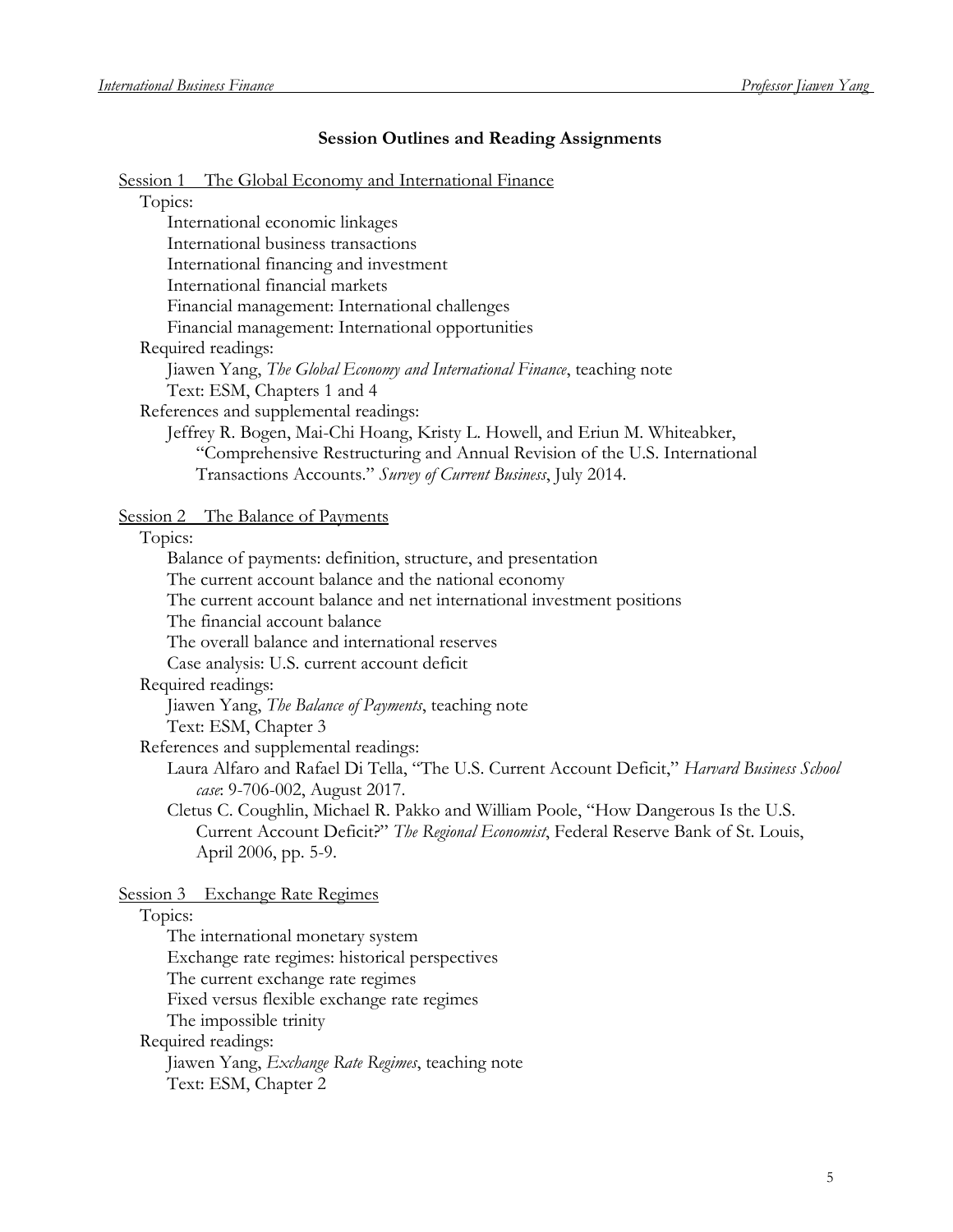References and supplemental readings:

The Federal Reserve Board, Current and historical exchange rates. <http://www.federalreserve.gov/>

International Monetary Fund (IMF), *Special Drawing Rights (SDRs)*, <http://www.imf.org/external/np/exr/facts/sdr.htm>

#### Session 4 The Foreign Exchange Market

# Topics:

| The foreign exchange market: an overview                                                             |
|------------------------------------------------------------------------------------------------------|
| Exchange rates and quotations                                                                        |
| Cross rates and arbitrage                                                                            |
| Spot rates and forward rates                                                                         |
| Foreign exchange exposure                                                                            |
| Money market and forward hedging strategies                                                          |
| Required readings:                                                                                   |
| Jiawen Yang, <i>The Foreign Exchange Market</i> , teaching note.                                     |
| Text: ESM, Chapter 5                                                                                 |
| References and supplemental readings:                                                                |
| Text: ESM, Chapter 10                                                                                |
| The Federal Reserve Board, Current and historical exchange rates.<br>http://www.federalreserve.gov/. |

Bank for International Settlement, *Triennial Central Bank Survey of Foreign Exchange Turnover in April 2016,* <http://www.bis.org/publ/rpfx16fx.pdf>

Session 5 Interest Rate Parity and Applications

#### Topics:

| Interest rate parity                                              |
|-------------------------------------------------------------------|
| International Fisher effect                                       |
| The forward rate as an unbiased predictor of the future spot rate |
| Interest rate parity and international financing                  |
| Interest rate parity and international investment                 |
| Case analysis: Currency carry trade                               |
| Required readings:                                                |
| Jiawen Yang, <i>Interest Rate Parity</i> , teaching note          |
| Text: ESM, Chapter 6                                              |
| References and supplemental readings:                             |

Jeffrey Frankel, "Getting Carried Away: How the Carry Trade and Its Potential Unwinding Can Explain Movements in International Financial Markets." <http://www.hks.harvard.edu/fs/jfrankel/CarryTradeNov19-2007.pdf> (Accessed January 5, 2018)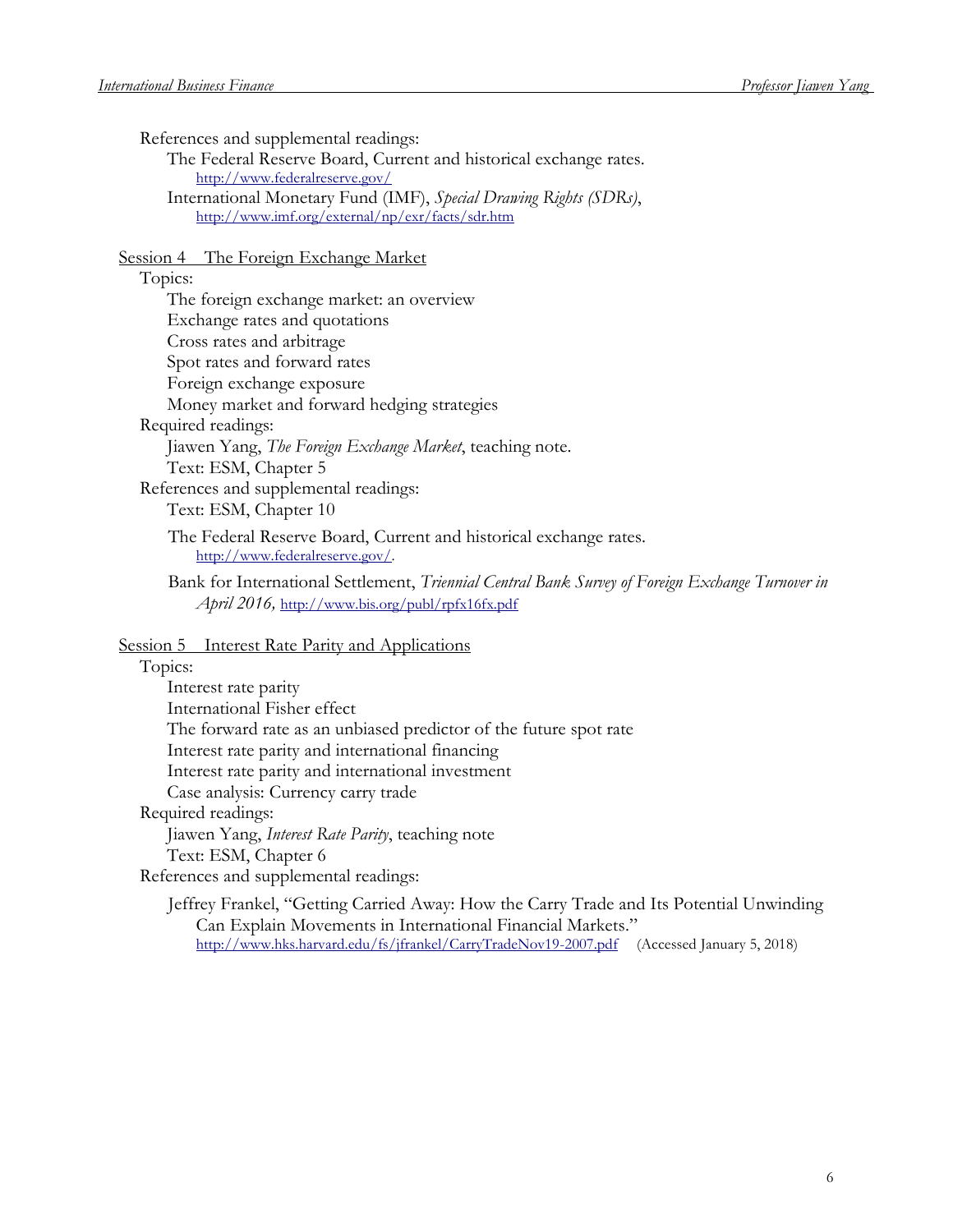| Session 6 Purchasing Power Parity (PPP) and Applications                                   |
|--------------------------------------------------------------------------------------------|
| Topics:                                                                                    |
| Different versions of PPP                                                                  |
| Real interest rate parity                                                                  |
| Real exchange rate and international price competitiveness                                 |
| Exchange rate pass-through and pricing strategies                                          |
| PPP and international investment analysis                                                  |
| Case analysis: Currency issues in emerging markets<br>Required readings:                   |
| Jiawen Yang, Purchasing Power Parity, teaching note                                        |
| Text: ESM, Chapters 6 and 9                                                                |
| References and supplemental readings:                                                      |
| Text: ESM, Chapter 12                                                                      |
| The Economist's Big Mac index, various issues.                                             |
| Jiawen Yang, "Nontradables and the valuation of RMB—An Evaluation of the Big Mac           |
| index," China Economic Review, July 2004, 15(3), pp. 353-9.                                |
| Jiawen Yang, "Exchange Rate Pass-Through in U.S. Manufacturing Industries," The Review of  |
| Economics and Statistics, 79:1 (February 1997): 95-104.                                    |
|                                                                                            |
| Session 7 International Financial Environment: Issues and Case Analysis                    |
| Topics:                                                                                    |
| Monetary policies and international transmissions                                          |
| Foreign exchange market intervention                                                       |
| Financial and currency crises                                                              |
| Political and economic shocks and exchange rates                                           |
| International transmission of monetary policy                                              |
| Quantitative easing (QE)                                                                   |
| Required readings:                                                                         |
| Jiawen Yang, The Global Financial Environment, teaching note                               |
| References and supplemental readings:                                                      |
| Ben S. Bernanke, "A Century of US Central Banking: Goals, Frameworks, Accountability,"     |
| Journal of Economic Perspectives, 27(4)(fall 2013): 3-16.                                  |
| Barry Eichengreen, "Does the Federal Reserve Care about the Rest of the World," Journal of |
| Economic Perspectives, 27(4)(fall 2013): 87-104.                                           |
| Daniel Thornton, "Requiem for QE," Policy Analysis No. 783, November 17, 2015.             |
| <b>Currency Futures and Options</b><br>Session 8                                           |
| Topics:                                                                                    |
| Currency futures                                                                           |
| Difference between currency futures and forwards                                           |
| Application of currency futures                                                            |
| Currency options                                                                           |
| Application of currency options                                                            |

Required readings:

Jiawen Yang, *Currency Futures and Options*, teaching note Text: ESM, Chapter 7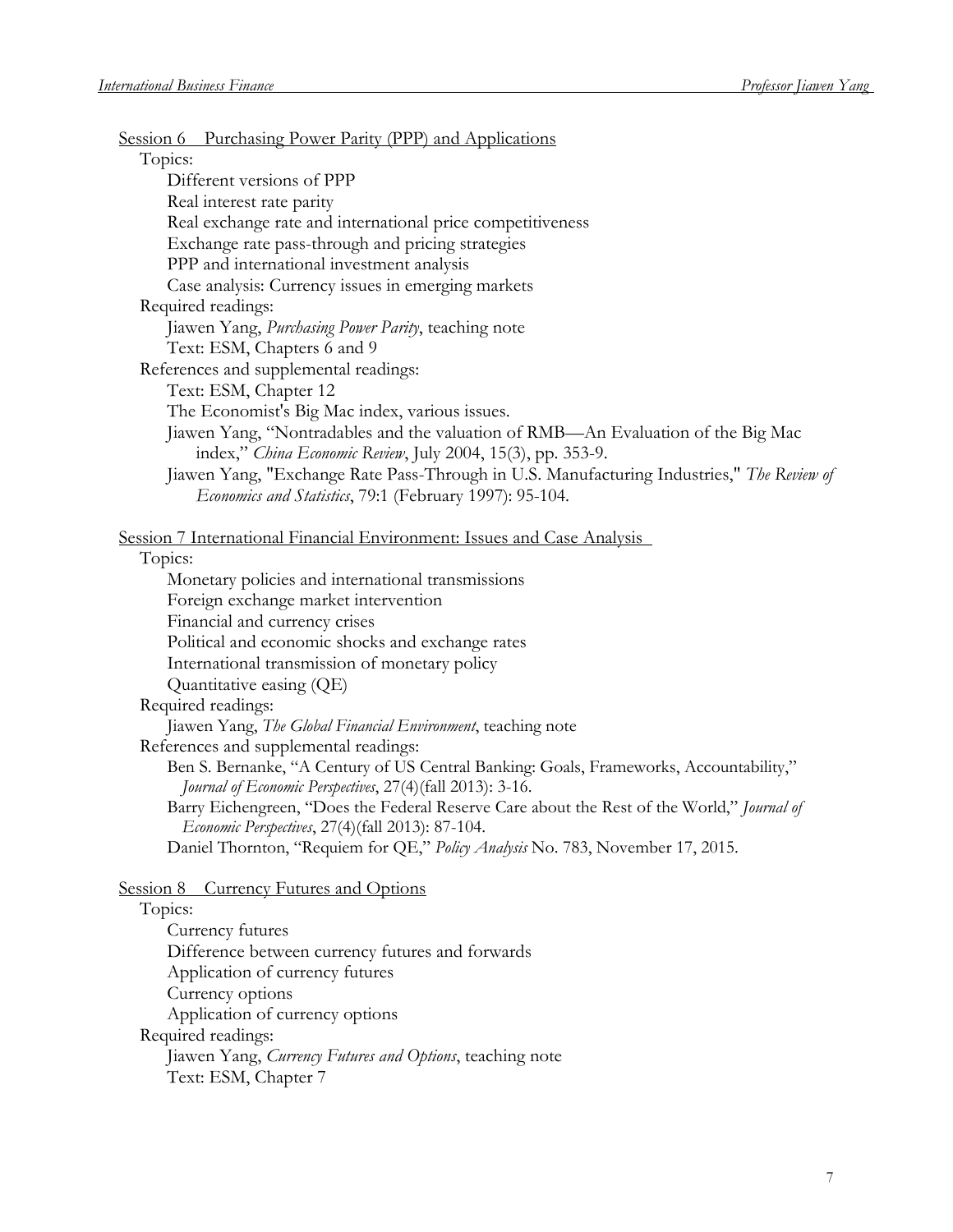References and supplemental readings:

Chicago Mercantile Exchange, contract specifications of currency futures and options, [http://www.cmegroup.com/.](http://www.cmegroup.com/)

The Wall Street Journal, Currency War: U.S. Hedge Funds Mount New Attacks on China's Yuan, Jan. 31, 2016. [http://www.wsj.com/articles/currency-war-u-s-hedge-funds](http://www.wsj.com/articles/currency-war-u-s-hedge-funds-mount-new-attacks-on-chinas-yuan-1454236202)[mount-new-attacks-on-chinas-yuan-1454236202.](http://www.wsj.com/articles/currency-war-u-s-hedge-funds-mount-new-attacks-on-chinas-yuan-1454236202)

#### Session 9 Transaction Exposure and Management

#### Topics:

Different types of foreign exchange exposure Translation exposure Transaction exposure in international transactions Hedging transaction exposure Hedging transaction exposure with financial contracts Natural hedge Case analysis Required readings:

Jiawen Yang, *Transaction Exposure and Management*, teaching note Text: ESM, Chapters 10 and 11

References and supplemental readings:

Search for reports on how the appreciation of the U.S. dollar in 2015 and 2016 affected U.S. exports from major business media.

Session 10 Operating Exposure and Management

#### Topics:

Operating exposure in international operations Measuring operating exposure Operating exposure management International pricing strategies Case analysis Required readings: Jiawen Yang, *Operating Exposure and Management*, teaching note Text: ESM, Chapters 11 and 12 References and supplemental readings:

Search for reports on how U.S. dollar fluctuations affect U.S. company earnings from major business media.

#### Session 11 International Money Market and Interest Rate Risk Management

#### Topics:

Differences between onshore and offshore money markets The Eurocurrency market and Eurodollar Interest rate risk and management Forward rate agreements (FRAs) Eurodollar futures Eurodollar futures options Interest rate and currency swaps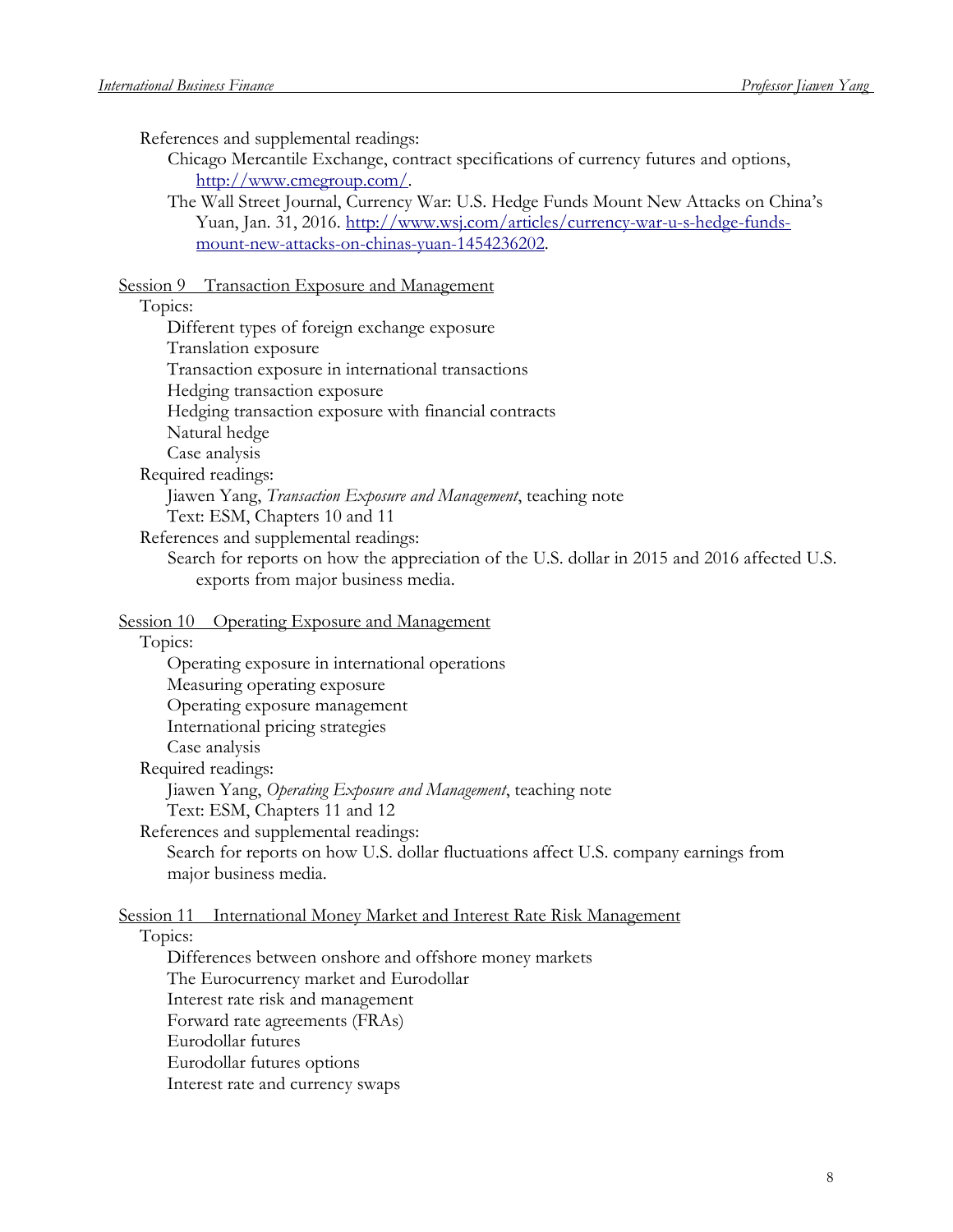Required readings:

Jiawen Yang, *International Money Market and Interest Rate Risk Management*, teaching note Text: ESM, Chapter 8

References and supplemental readings:

Chicago Mercantile Exchange, contract specifications of Eurodollar futures and options, [http://www.cmegroup.com/.](http://www.cmegroup.com/)

Session 12 International Capital Markets

Topics:

References and supplemental readings:

Search for reports on how changes or expected changes in the federal funds rate affect international capital flows and the global financial markets from major business media.

Session 13 International Investment

Topics:

| International portfolio theory               |
|----------------------------------------------|
| Measures of asset performance across markets |
| Foreign direct investment (FDI)              |
| Complexities in the foreign environment      |
| Multinational capital budgeting              |
| Net present value (NPV) analysis             |
| uured readinos.                              |

Required readings:

Jiawen Yang, *International Diversification*, teaching note Jiawen Yang, *Foreign Direct Investment and Capital Budgeting*, teaching note Text: ESM, Chapters 13 and 14

References and supplemental readings:

Yang, Jiawen, "Direct and Financial Foreign Investment: How Do They Differ in benefits to Developing Countries?" in Ann Marie Bissessar, ed., *Policy Transfer, New Public Management and Globalization: Mexico and the Caribbean*, New York: University Press of America, 2002, 167-92.

Arias, Maria A. and Paulina Restrepo-Echavarria, "Sovereign Debt Crisis in Europe Recalls the Lost Decade in Latin America," *The Regional Economist*, January 2015, 8-9.